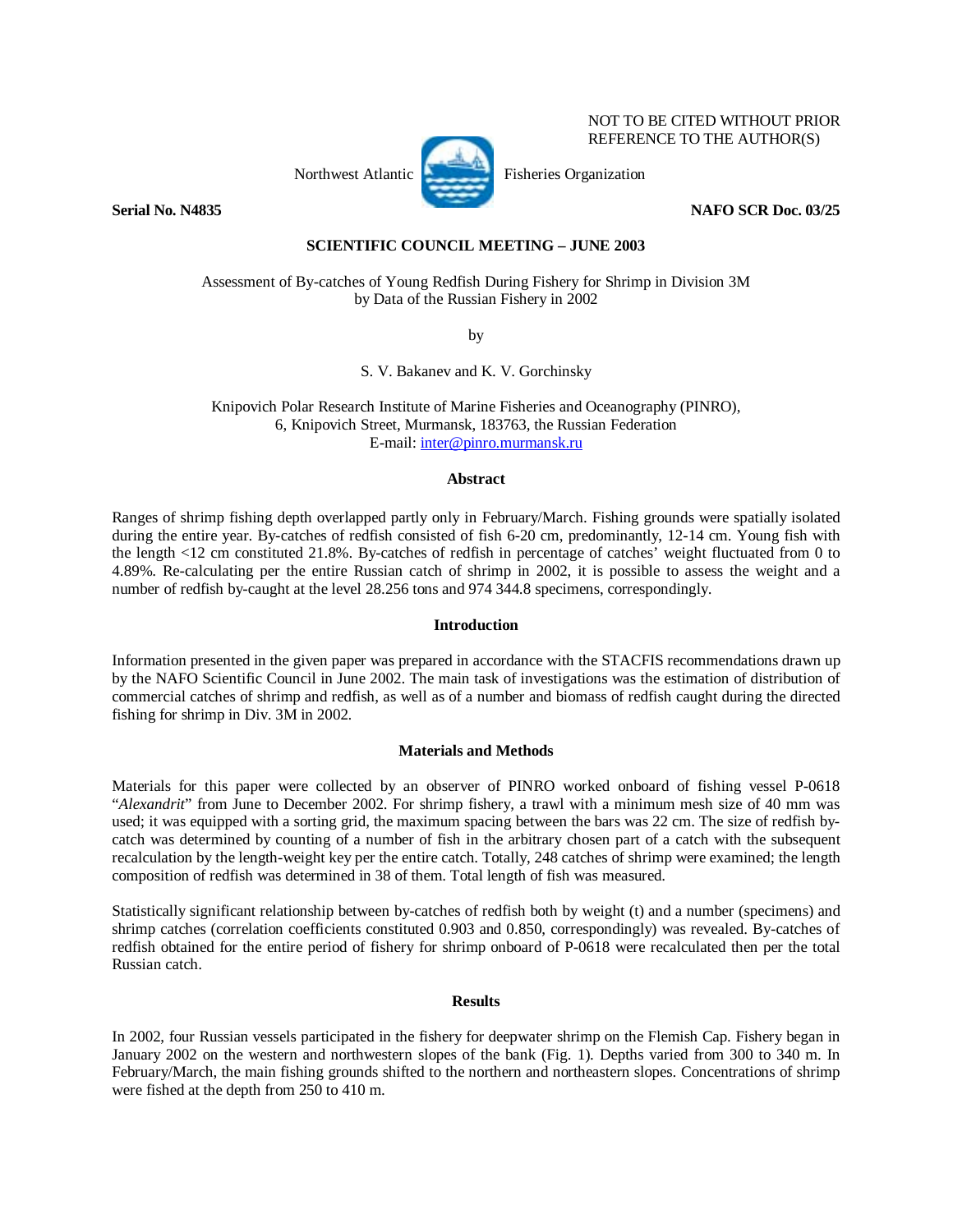In April/May, the Russian vessels did not participate in the fishery for shrimp on the Flemish Cap. In June, one vessel resumed fishery and fished for concentrations on the western and northeastern slopes of the bank. From July to October, fishing was carried out on the western and eastern slopes at depths 290-340 m. In November/December, the Russian fishery for shrimp was practically ceased.

In 2002, redfish catches were taken from January to August; however, the directed fishery for this species was actually carried out from the middle of June to the early August, when about 80% of the total catch was taken. Fishing for redfish was conducted on the southern and southwestern slopes of the Flemish Cap at the depth 350-500 m (Fig. 1).

Analyzing peculiarities of fishery on the Flemish Cap in 2002, it should be mentioned that depths of fishing for shrimp and redfish partly overlapped only in February/March, but they were spatially isolated during the entire year. By-catches of redfish consisted of fish 6-20 cm, predominantly, 12-14 cm. Young fish with the length <12 cm constituted 21.8% (Table 1).

Redfish weight in shrimp catches per one trawling fluctuated from 0 to 0.25 tons, their abundance – from 0 to 7 015 spec., and in percentage (by weight) – from 0 to 4.89% (Fig. 2, Table 2). In accordance with the presently available data, the preliminary catch of shrimp in 2002 was estimated at 1 176 tons. Using data derived in the present paper per total Russian catch of shrimp, it is possible to assess the weight and a number of redfish by-catch per a year at the level about 29 tons and 1mill. spec., correspondingly.

| Length, mm            | Av. weight, g<br>Specimens |       | Percent |
|-----------------------|----------------------------|-------|---------|
| 60                    | 4.9                        | 19    | 0.022   |
| 70                    | 4.5                        | 451   | 0.525   |
| 80                    | 6.2                        | 871   | 1.014   |
| 90                    | 9.1                        | 2337  | 2.720   |
| 100                   | 13.3                       | 5484  | 6.383   |
| 110                   | 16.3                       | 9551  | 11.117  |
| Subtotal $<$ 12 cm    | 13.8                       | 18713 | 21.781  |
| 120                   | 21.4                       | 16920 | 19.694  |
| 130                   | 28.3                       | 21015 | 24.460  |
| 140                   | 34.6                       | 14793 | 17.218  |
| 150                   | 45.7                       | 7452  | 8.674   |
| 160                   | 51.5                       | 3695  | 4.301   |
| 170                   | 62.2                       | 2102  | 2.447   |
| 180                   | 80.9                       | 844   | 0.982   |
| 190                   | 92.8                       | 347   | 0.404   |
| 200                   | 109.9                      | 34    | 0.040   |
| Subtotal $\geq$ 12 cm | 33.3                       | 67202 | 78.219  |
| <b>Total</b>          | 29.0                       | 85915 | 100.000 |

Table 1. Length composition of redfish by-catch on Flemish Cap in 2002.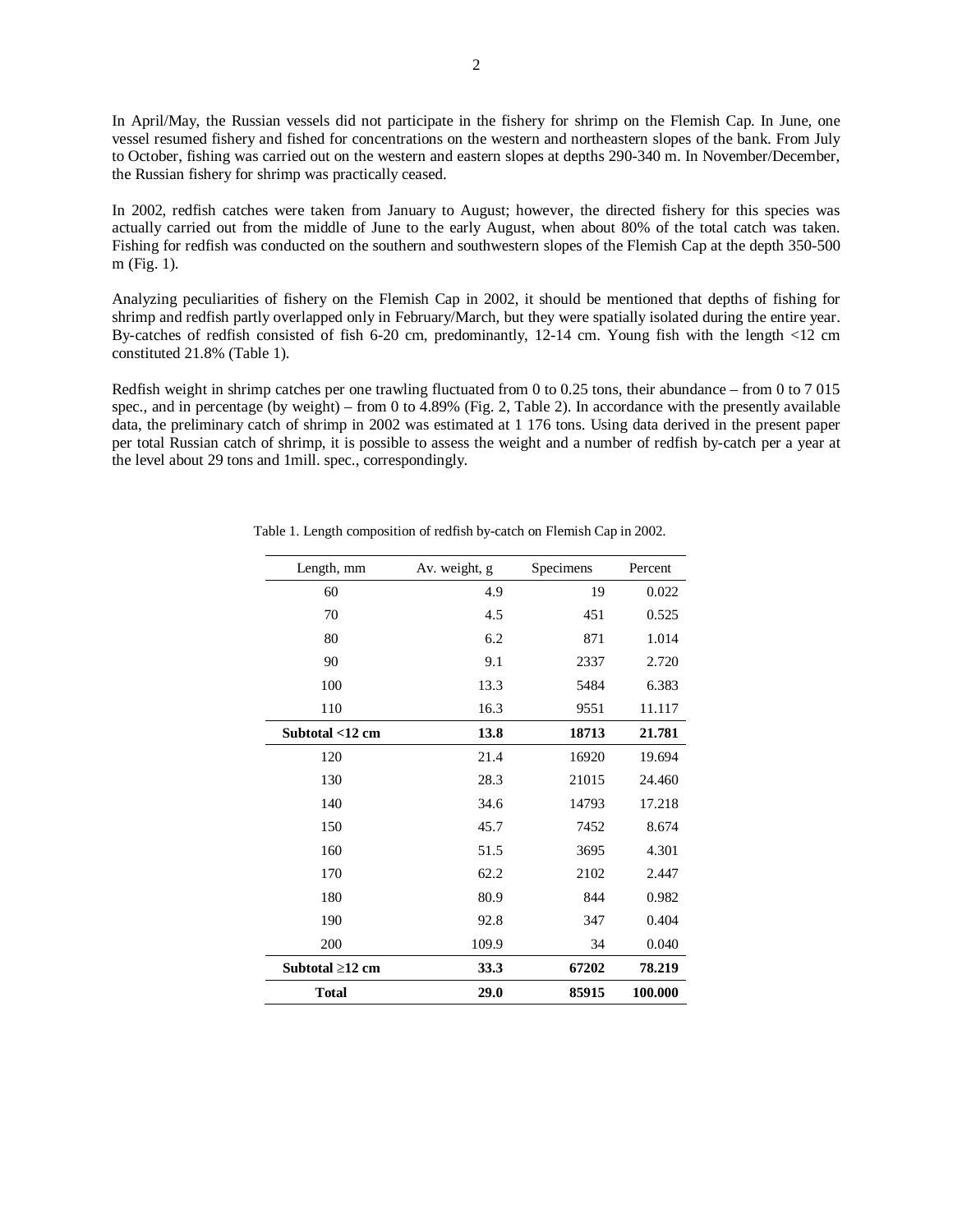|                           | Redfish by-catch |       |            | Shrimp catch |
|---------------------------|------------------|-------|------------|--------------|
|                           | T                | $\%$  | Specimens  | T            |
| Mean                      |                  | 2.453 |            |              |
| Min                       |                  | 0.000 |            |              |
| Max                       |                  | 4.890 |            |              |
| St. err.                  |                  | 0.036 |            |              |
| St. dev.                  |                  | 0.567 |            |              |
| Conf. level $(95%)$       |                  | 0.071 |            |              |
| Total                     |                  |       |            | 566.166      |
| Tows processed            |                  | 248   |            | 248          |
| Mean                      | 28.847           |       | 994733,8   | 1176         |
| Total catch of Russia Min | 28.012           |       | 965942,1   |              |
| Max                       | 29.682           |       | 1 023525,5 |              |

Table 2. Weight and number of redfish by-catch on Flemish Cap in 2002.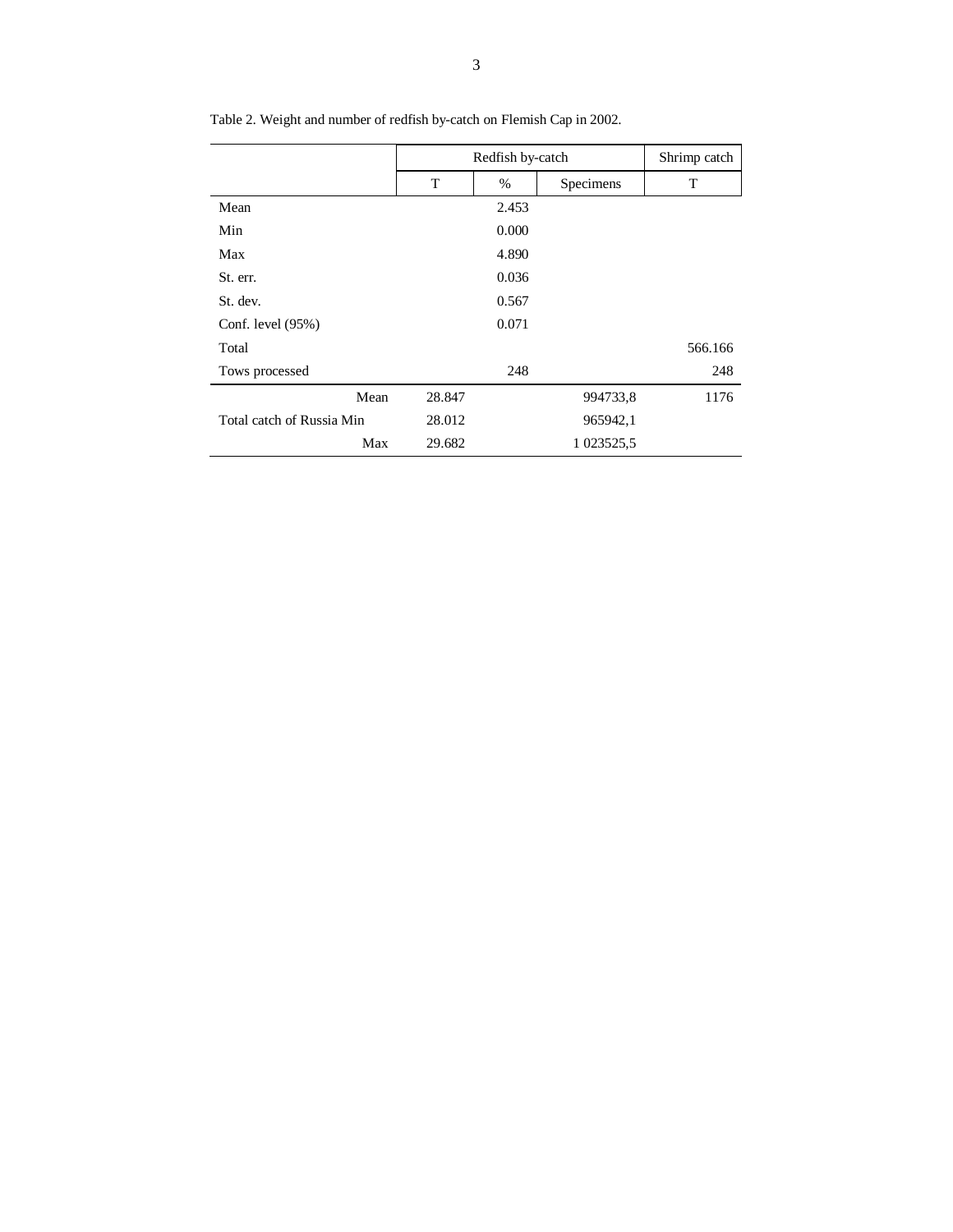

Fig. 1. Fishery distribution of shrimp (dot) and redfish (cross) on Flemish Cap in 2002.